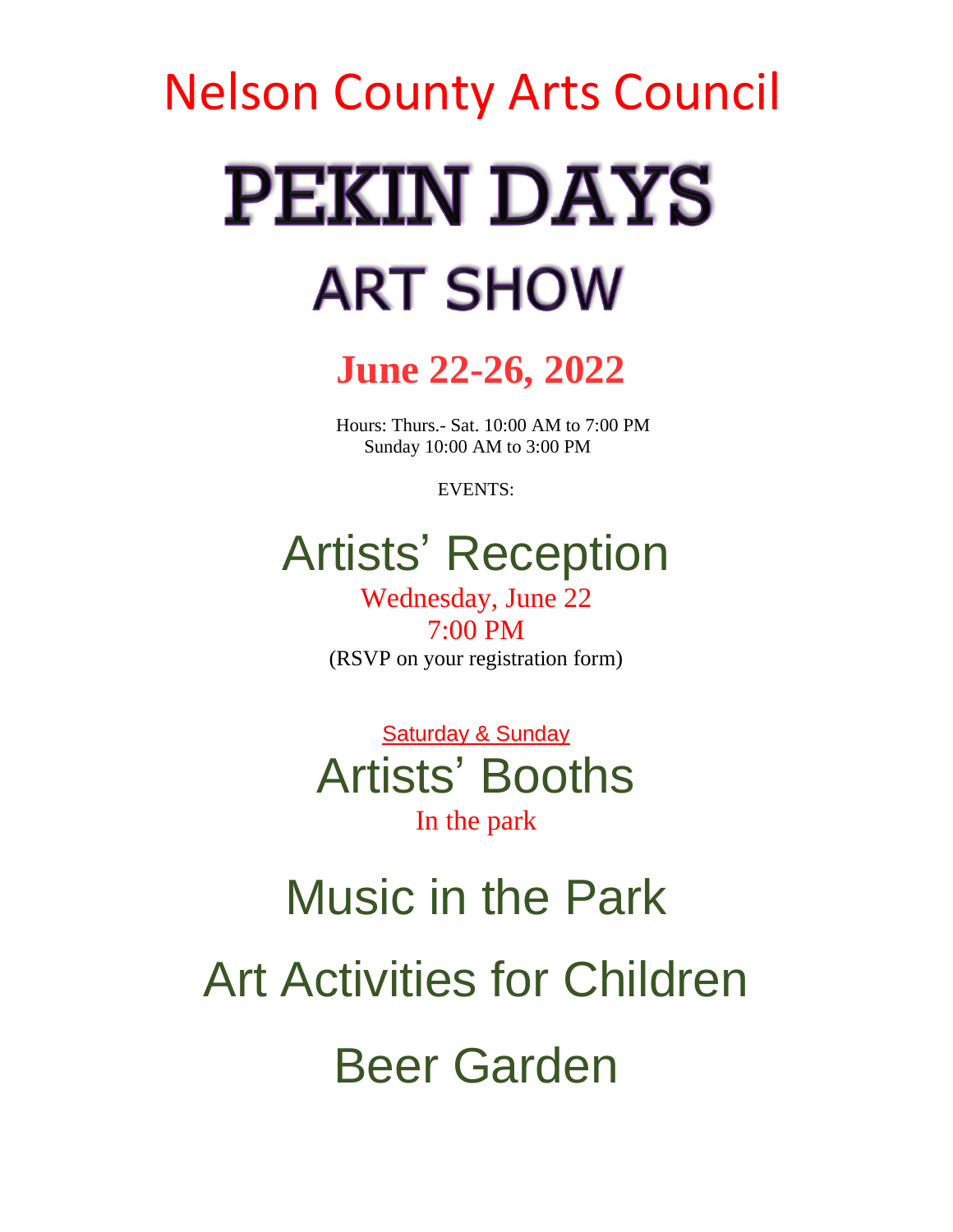## **Pekin Days Art Show Call for Entry**

# **ENTRY FORM DEADLINE June 1, 2022**

#### **Important Dates: Entry Form Due June 1 Artwork Delivery No later than June 10**

Non-member - **\$25** per piece. Member\* - **\$20** per piece*.*

**Eligibility: Open to all artists ages 18 and older. ALL WORK MUST BE FOR SALE. This is a judged exhibition. \*\***All work, wall-hung or 3 dimensional, must be safe, ready to display, framed and wired appropriately for hanging. Serrated hangers will not be accepted. Please notify us if you have a piece that needs to be displayed in an unusual fashion or if you have an unusually large piece over 36" to verify sufficient space is available. **All work must be original, less than 3 years old and not previously exhibited in the Pekin Days Art Show.** You may submit up to (3) entries. (2) if larger than 37".

\*\*NCAC reserves the right to reject any entry that does not meet eligibility requirements. Entry to this show implies agreement to these conditions and those explained within this form. Entry fee is non-refundable. NCAC reserves the right to use images of submitted art and the art show itself for promotional purposes

#### **Entry Fees and sales**

| <u> 1989 - Johann Stoff, deutscher Stoff, der Stoff, der Stoff, der Stoff, der Stoff, der Stoff, der Stoff, der S</u> |  |
|-----------------------------------------------------------------------------------------------------------------------|--|
| <b>NCAC</b> membership form                                                                                           |  |
|                                                                                                                       |  |
|                                                                                                                       |  |
|                                                                                                                       |  |
|                                                                                                                       |  |
|                                                                                                                       |  |
|                                                                                                                       |  |
| $\Rightarrow$ s100/ Gold Membership (includes glass heart pendant created by our Executive Director)                  |  |
|                                                                                                                       |  |
|                                                                                                                       |  |
|                                                                                                                       |  |
| by our Executive Director, raffle tickets, dinners, and access to all NCAC events for two!                            |  |
| I have enclosed a donation of \$                                                                                      |  |

**\_\_\_\_\_\_\_\_\_\_\_\_\_\_\_\_\_\_\_\_\_\_\_\_\_\_\_\_\_\_\_\_\_\_\_\_\_\_\_\_\_\_\_\_\_\_\_\_\_\_\_\_\_\_\_\_\_\_\_\_\_\_\_\_\_\_\_\_\_\_\_\_\_\_\_\_\_\_\_\_\_\_\_\_\_\_\_\_\_\_\_\_\_\_\_\_\_\_\_\_\_\_**

A **25%** commission will be retained by NCAC on all sales. All sales will be made to the NCAC plus the state sales tax. The artist will receive a check for the stated purchase price less commission plus applicable cash awards within 3 weeks after the closing of the show. Let us know if there is a mistake and we will correct it as soon as possible. You will be mailed a document as record of sales with your commission checks. It is your responsibility to retain that document for your own personal tax records.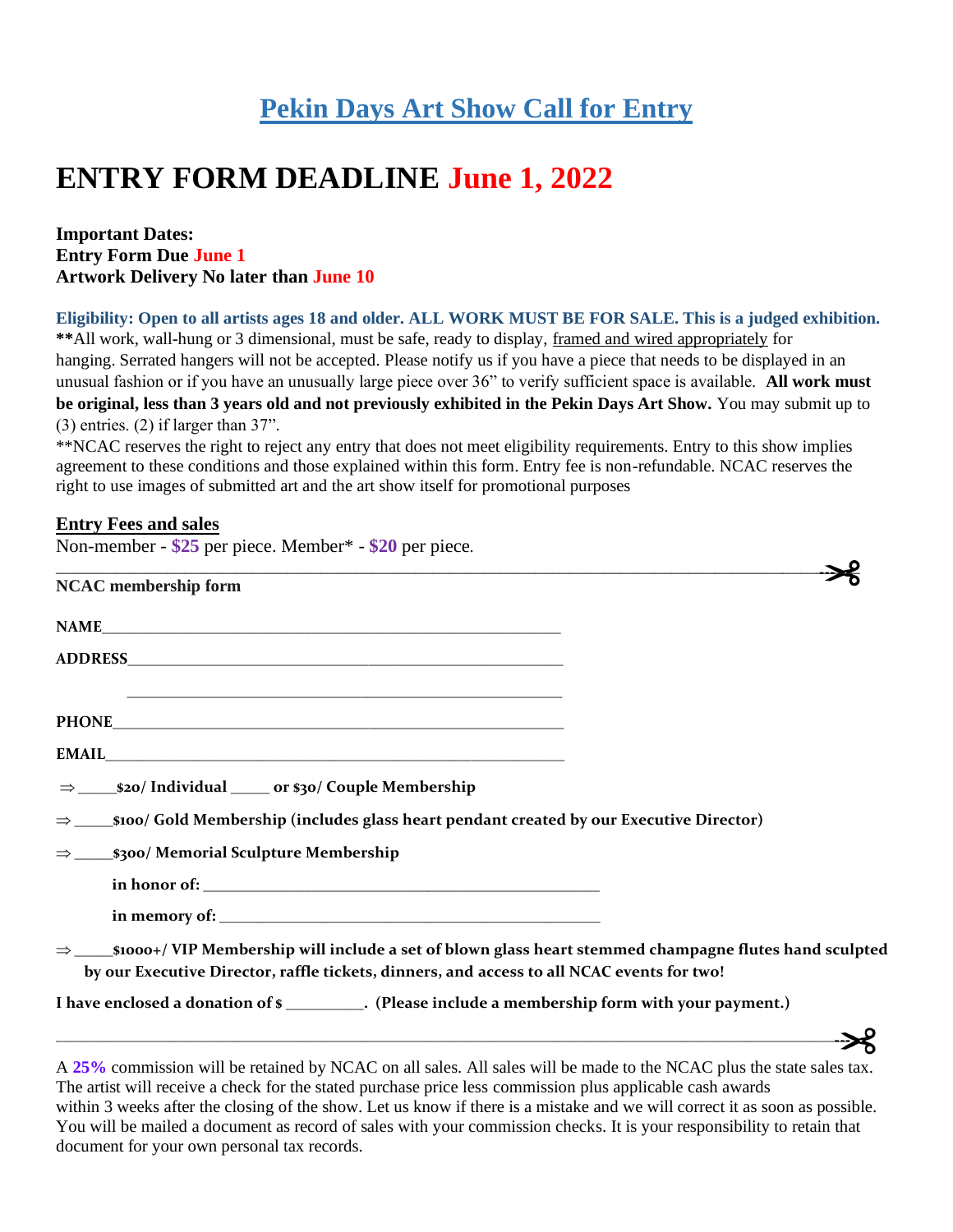#### **Judged Divisions with Categories**

1. **Painting** – 4 Categories:

- **Oil**
- **Watercolor**
- **Acrylic**
- **Other**

**2. Drawing** – 4 Categories:

- **Pencil/Colored Pencil**
- **Pen and Ink**
- **Charcoal and Pastel**
- **Other**

3. **Pottery/Glass** – Judged in separate categories when submission numbers allow.

- 4. **Sculpture**
- 5. **Photography**
- 6. **Mixed Medium**

7. **Traditional** 

8. **Jewelry** 

9. **Printmaking**

10. **Diversified**

#### **EXPLANATION OF DIVISIONS AND CATEGORIES:**

**Please read carefully to determine which division or division with category your work falls under.** *Sculpture* - any 3-Dimensional work regardless of medium.

*Photography* – includes black/white, color, hand colored, or digitally manipulated.

*Mixed Medium* – Any work that utilizes two or more mediums - if there is a predominant medium used you may consider placing it in that division/category.

*Traditional -* any work based on an individual culture or created in a Folk-Art style. e.g. Beading, Native flute making, pysanka, rosemaling, mosaics, traditional textile and tapestry

*Diversified* - work that does not fall under *specific* divisions.

*Jewelry -* All forms

*Printmaking -* All forms

*Remember: ALL WORKS MUST BE ORIGINAL by you and not factory made! No kits!*

Some artworks may fit more than one division/category. The artist must place the work in their chosen division/category, *however, your noted division/category may be changed if judge feels it's better suited for another division/category.*

#### **JUDGING AND CASH AWARDS**

*Judge: Nelda Schrupp, Lakota, ND – MFA from UND and Smithsonian Art Fellow http://aktalakota.stjo.org/site/News2?page=NewsArticle&id=8871*

*Awards chosen by Judge for each category within a division, with category and division adjustments made by the judge when warranted:*

**Best of Show** - \$200

**1st** - \$150

**2nd** - \$100

**3rd** - \$75

#### **Brenda Bjorlie Honorary Award** - \$100

*Other Awards:*

**People's Choice** - \$200 (Chosen by General Public) In addition, NCAC's Purchase Award Program will guarantee a minimum of 13 Purchase Awards.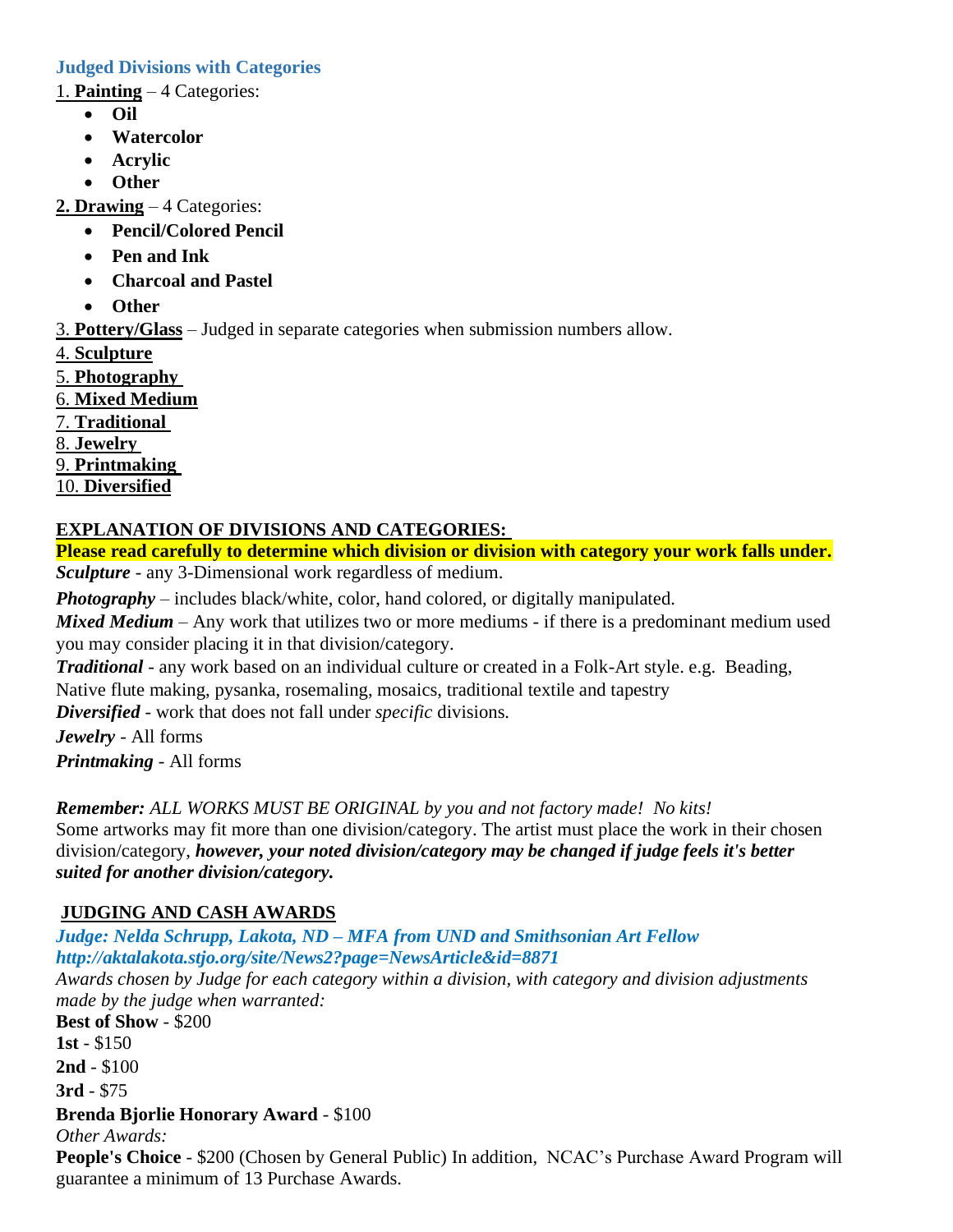**REGISTRATION FORM**

**SUBMIT WITH FEE NO LATER THAN June 1, 2022** 

|                                                                                                                                                                                                                                                                   |                                           |                                                                  | Artist Name                                                                                                                                                                                                                                                                                                       |  |
|-------------------------------------------------------------------------------------------------------------------------------------------------------------------------------------------------------------------------------------------------------------------|-------------------------------------------|------------------------------------------------------------------|-------------------------------------------------------------------------------------------------------------------------------------------------------------------------------------------------------------------------------------------------------------------------------------------------------------------|--|
|                                                                                                                                                                                                                                                                   |                                           |                                                                  | Address and the contract of the contract of the contract of the contract of the contract of the contract of the contract of the contract of the contract of the contract of the contract of the contract of the contract of th                                                                                    |  |
|                                                                                                                                                                                                                                                                   |                                           |                                                                  |                                                                                                                                                                                                                                                                                                                   |  |
|                                                                                                                                                                                                                                                                   |                                           |                                                                  |                                                                                                                                                                                                                                                                                                                   |  |
| #1                                                                                                                                                                                                                                                                |                                           |                                                                  |                                                                                                                                                                                                                                                                                                                   |  |
|                                                                                                                                                                                                                                                                   |                                           |                                                                  |                                                                                                                                                                                                                                                                                                                   |  |
|                                                                                                                                                                                                                                                                   |                                           |                                                                  | OFFICE USE ONLY: ARTWORK RECEIVED: yes no # assigned Retreived by artist: yes no<br>ARTWORK SOLD: \$_________ Artist commission due \$_________________ Award?___________________________<br>Buyer information (required) Name: __________________________________Address: ____________________________           |  |
| #2                                                                                                                                                                                                                                                                |                                           |                                                                  |                                                                                                                                                                                                                                                                                                                   |  |
|                                                                                                                                                                                                                                                                   |                                           |                                                                  |                                                                                                                                                                                                                                                                                                                   |  |
|                                                                                                                                                                                                                                                                   |                                           |                                                                  | OFFICE USE ONLY: ARTWORK RECEIVED: yes no # assigned______ Retreived by artist: yes no<br>ARTWORK SOLD: \$_________ Artist commission due \$_________________ Award?___________________________<br>Buyer information (required) Name: __________________________________Address: ________________________________ |  |
| #3                                                                                                                                                                                                                                                                |                                           |                                                                  |                                                                                                                                                                                                                                                                                                                   |  |
|                                                                                                                                                                                                                                                                   |                                           |                                                                  |                                                                                                                                                                                                                                                                                                                   |  |
|                                                                                                                                                                                                                                                                   |                                           | Phone: New York Phone:                                           | OFFICE USE ONLY: ARTWORK RECEIVED: yes no # assigned Retreived by artist: yes no<br>ARTWORK SOLD: \$_________ Artist commission due \$_________________ Award?___________________________<br>Buyer information (required) Name: ________________________________Address: ________________________                 |  |
|                                                                                                                                                                                                                                                                   |                                           |                                                                  |                                                                                                                                                                                                                                                                                                                   |  |
| <b>BELOW IF YOU'LL BE ATTENDING:</b><br><b>EXECUTE:</b> Yes, I will attend the reception (included in artist's entry fee)<br>(We hope to be able to hold the Artist Reception. If need be, we will make some modifications as to how it will be handled regarding | NO, I will not be attending the reception | Total number attending the reception (artists allowed one guest) | <b>IMPORTANT! PLEASE JOIN US AT THE RECEPTION TO CELEBRATE YOU! LET US KNOW</b>                                                                                                                                                                                                                                   |  |

event.)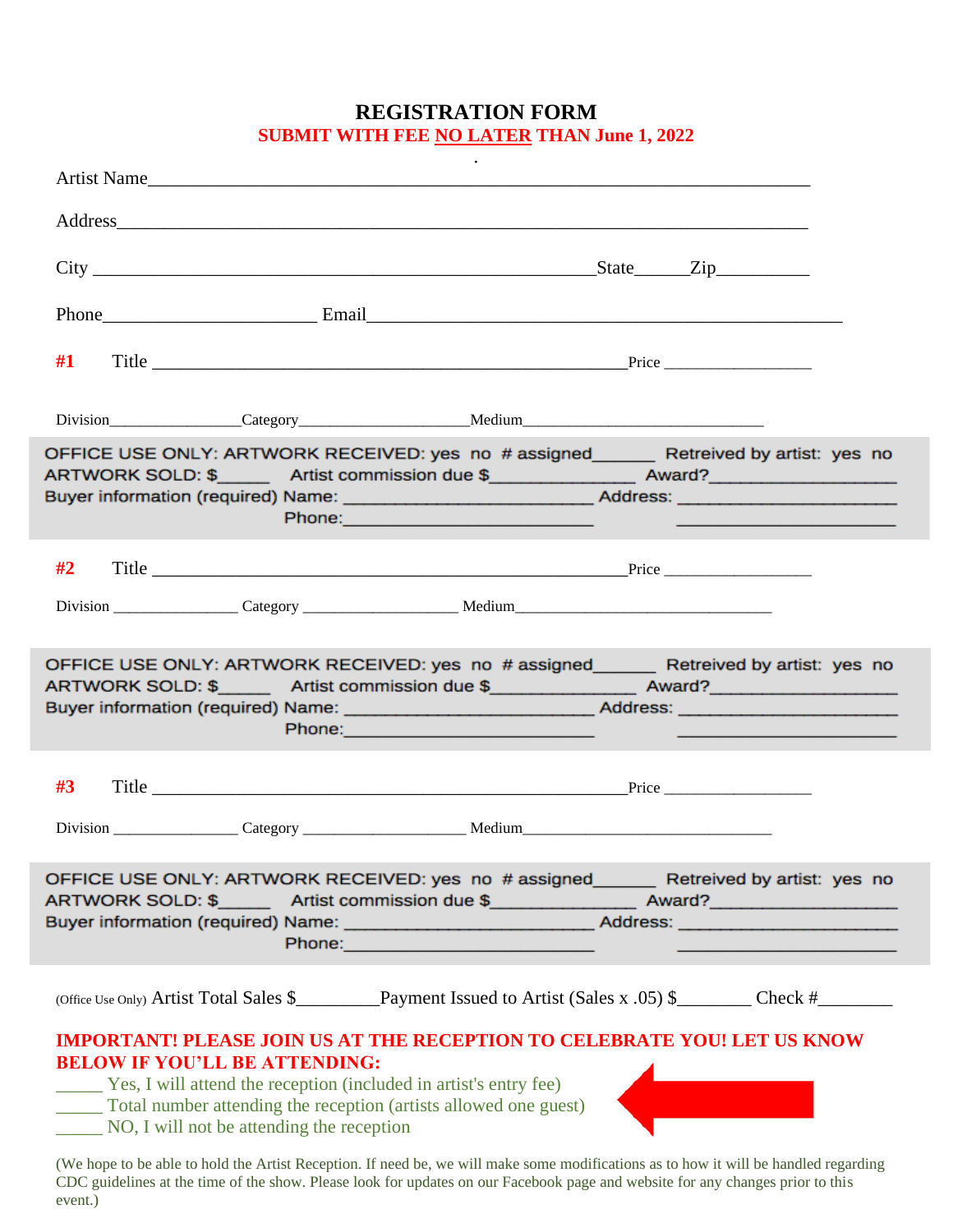

**LABELS – Artist must cut out and attach one of these labels to the back or base of artwork using the same number (1, 2 or 3) and info you entered on previous page. WORKS MUST BE LABELED with one of these labels. DO NOT write anything in the gray box. This is for NCAC use.**

| #1                                 |                 |
|------------------------------------|-----------------|
|                                    | Exhibition #    |
|                                    |                 |
|                                    |                 |
| Category/Division_________________ | Office Use Only |
|                                    |                 |
| #2                                 | Exhibition #    |
| Artist Name                        |                 |
|                                    |                 |
|                                    | Office Use Only |
|                                    |                 |
| #3                                 |                 |
| Artist Name                        | Exhibition #    |
|                                    |                 |
|                                    | Office Use Only |
|                                    |                 |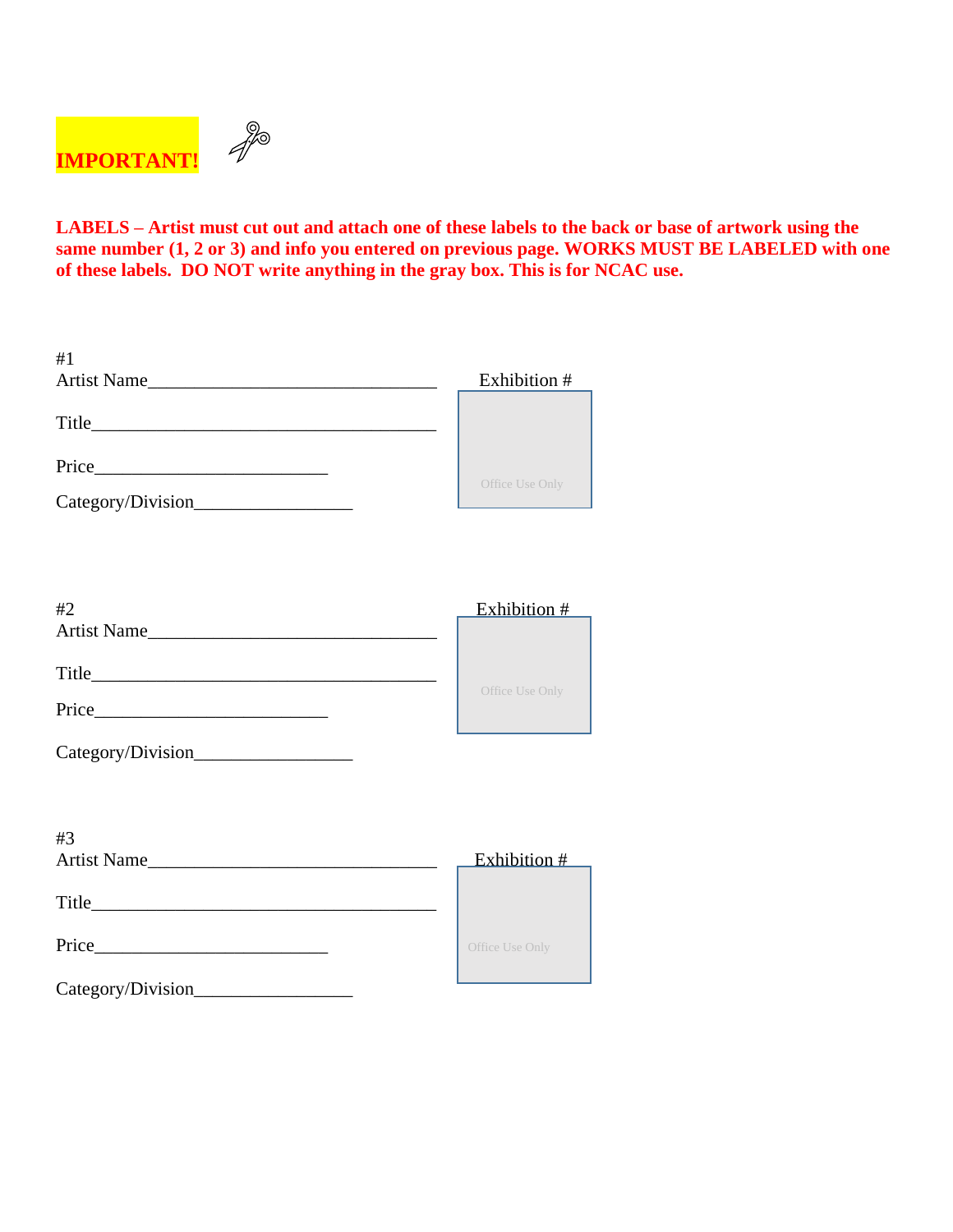### **\$25 AND UNDER CORNER FOR EXHIBITING ARTISTS NOTICE – this form must be sent with entry form.**

Artists may display additional items for sale under \$25. An area will be provided, and items will be displayed at the discretion of NCAC. All items MUST be numbered, and numbers MUST correspond with item number list below. You must send this list with your entry form due June 4. There is no additional entry fee for the \$25 and under corner.

| Phone: $\qquad \qquad$ |                                                    |                                                                                                                                                                                                                                                                                                                                                                                                                                 |
|------------------------|----------------------------------------------------|---------------------------------------------------------------------------------------------------------------------------------------------------------------------------------------------------------------------------------------------------------------------------------------------------------------------------------------------------------------------------------------------------------------------------------|
| Item Description:      |                                                    | Received? SOLD                                                                                                                                                                                                                                                                                                                                                                                                                  |
|                        |                                                    | $Price \_$                                                                                                                                                                                                                                                                                                                                                                                                                      |
|                        |                                                    |                                                                                                                                                                                                                                                                                                                                                                                                                                 |
|                        |                                                    |                                                                                                                                                                                                                                                                                                                                                                                                                                 |
|                        |                                                    |                                                                                                                                                                                                                                                                                                                                                                                                                                 |
| 5 <sup>1</sup>         |                                                    | Price                                                                                                                                                                                                                                                                                                                                                                                                                           |
| 6                      | <u>Price</u> Price Price <u>Price Price (2002)</u> |                                                                                                                                                                                                                                                                                                                                                                                                                                 |
|                        |                                                    |                                                                                                                                                                                                                                                                                                                                                                                                                                 |
|                        |                                                    |                                                                                                                                                                                                                                                                                                                                                                                                                                 |
| 9                      |                                                    |                                                                                                                                                                                                                                                                                                                                                                                                                                 |
| 10                     |                                                    | $\frac{1}{\sqrt{1-\frac{1}{2}}}\frac{1}{\sqrt{1-\frac{1}{2}}}\frac{1}{\sqrt{1-\frac{1}{2}}}\frac{1}{\sqrt{1-\frac{1}{2}}}\frac{1}{\sqrt{1-\frac{1}{2}}}\frac{1}{\sqrt{1-\frac{1}{2}}}\frac{1}{\sqrt{1-\frac{1}{2}}}\frac{1}{\sqrt{1-\frac{1}{2}}}\frac{1}{\sqrt{1-\frac{1}{2}}}\frac{1}{\sqrt{1-\frac{1}{2}}}\frac{1}{\sqrt{1-\frac{1}{2}}}\frac{1}{\sqrt{1-\frac{1}{2}}}\frac{1}{\sqrt{1-\frac{1}{2}}}\frac{1}{\sqrt{1-\frac{$ |

#### **NO MORE THAN 10 ITEMS**

Artwork like paintings, do not have to be framed, plastic sleeves for \$25 and under corner is sufficient.

| Office Use Only:          |                                |         |
|---------------------------|--------------------------------|---------|
| Total Sales for Artist \$ | Total Payment (Sales x .05) \$ | Check # |